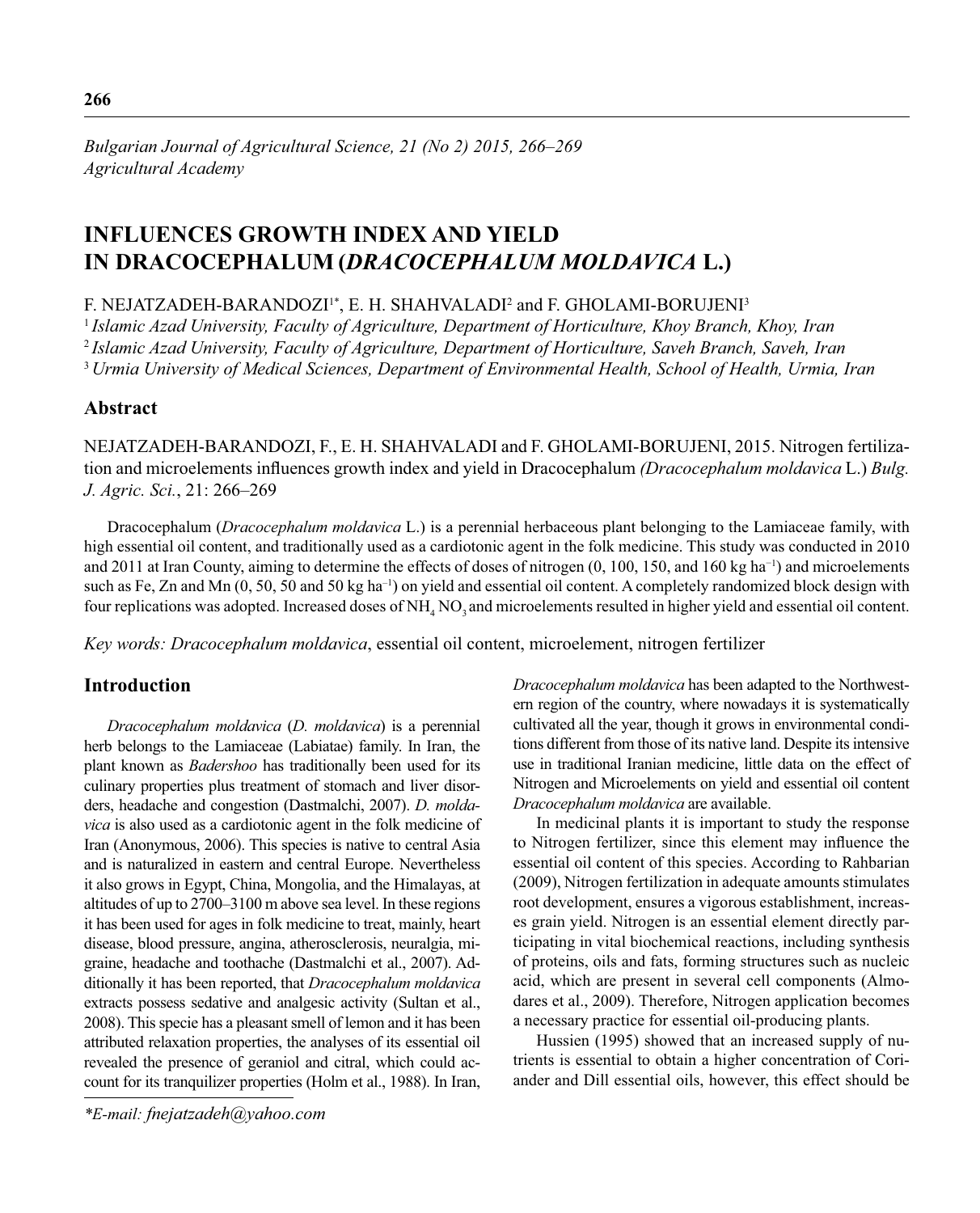confirmed in other environments and genotypes. Our study aimed to determine the effect of rates of Nitrogen and Microelements at sowing on yield and essential oil content in *Dracocephalum moldavica.*

### **Materials and Methods**

The experiment was conducted under field conditions during 2010 and 2011, at the Experimental field of Islamic Azad University, Khoy, Iran (38° 25*′* 38*″* N, 44° 58*′* 24*″* E, and 11.3 m of altitude). The climate is classified as semiarid climate, with an average annual temperature of 13.6°C. The soil is loamy clay texture (Almodares et al., 2009).

Table 1 presents information on the chemical characteristics of the soil from the experimental area. The experiment was conducted in a completely randomized block design with four replications. Nitrogen doses were applied at sowing  $[N_0 = 0, N_1 = 100, N_2 = 150 \text{ and } N_3 = 160 \text{ kg ha}^{-1} (\text{NH}_4\text{NO}_3)],$ microelements such as Fe, Zn and Mn  $[M_0=0, M_1=30 (10 +$  $10 + 10$ ,  $M_2 = 45(15 + 15 + 15)$  and  $M_3 = 60(20 + 20 + 20)$ kg ha-1] respectively. Based on soil analysis, fertilization was carried out applying 9 kg ha<sup>-1</sup>  $P_2O_5$  (triple superphosphate) and 30 kg ha<sup>-1</sup> K<sub>2</sub>O (potassium chloride). Seeds of the Dracocephalum were provided by Institute of Seed and Plant, Karaj. Plots consisted of six rows 5 m long, spaced 0.25 m. The experiment was planted manually on April, 2010 and 13 May, 2011, at a rate of 800 000 plants per hectare. During the crop cycle manual weeding was performed, with no chemicals applied to control pests throughout the crop cycle.

At around 90 days in both agricultural years, a manual harvest was conducted of the two central rows in each plot. Impurities were removed using sieves, the grain then cleaned, essential oil content and yield determined, and data converted to kg ha−1.

For the evaluation of Essential oil content, the extraction was performed under laboratory conditions according to the methodology proposed by IAL – Adolfo Lutz Institute, with Soxhlet extraction (IAL, 1985), through the use of petroleum ether solvent. Extraction was carried out in all replicates of each treatment with 2 g of milled plant material. Thus, it was possible to obtain the results in percentage, by sample weight differences.

Statistical analyses were performed following analysis of variance and means, at the  $1\%$  significance level, with the SPSS computational program.

#### **Results and Discussion**

There was a significant effect of treatments on yield and essential oil content. Treatments with higher Nitrogen levels resulted in increased yield (Figure 1). Essential oil yield, achieved agree with the results obtained by Rahbarian et al. (2009), who also noted a significant increase in (*Dracocephalum moldavica* L.) and grain yield, with elevated Nitrogen concentrations. Nitrogen is essential for increasing yield, as

### **Table 1**

#### **Soil chemical characteristics from in experimental area at 0÷20 cm depth (Khoy, 2011)**

| pH    |                 | 0.M. | ~a                     | $-$<br>$\overline{\mathbf{r}}$ | Mn                                     | Ē<br>ы. | $\overline{\phantom{a}}$<br>Zn | $\cap$ $\cap$<br>$\ddotsc\ddotsc}$ |                             |
|-------|-----------------|------|------------------------|--------------------------------|----------------------------------------|---------|--------------------------------|------------------------------------|-----------------------------|
| CaCl. | $mg \, dm^{-3}$ |      | cmole dm <sup>-3</sup> |                                |                                        |         |                                |                                    | 0.                          |
| ن ،   | 10.2            | 8.50 | 1.40                   | $\epsilon$<br>∪.J∠             | $-$<br>∪.7<br>$\overline{\phantom{a}}$ | 0.61    | $\sim$ $\sim$<br>∪.7           | 7.02                               | $\sim$<br>$\sim$<br>ہ ہے. ر |

 $O.M.$  = organic matter. C.C.C. = cationic change capacity.  $V =$  basis saturation.



Treatment, kg ha<sup>-1</sup>

**Fig.1. Yield under fertilizers treatment in** *Dracocephalum moldavica*  **\*\*signifi cant at 1% probability**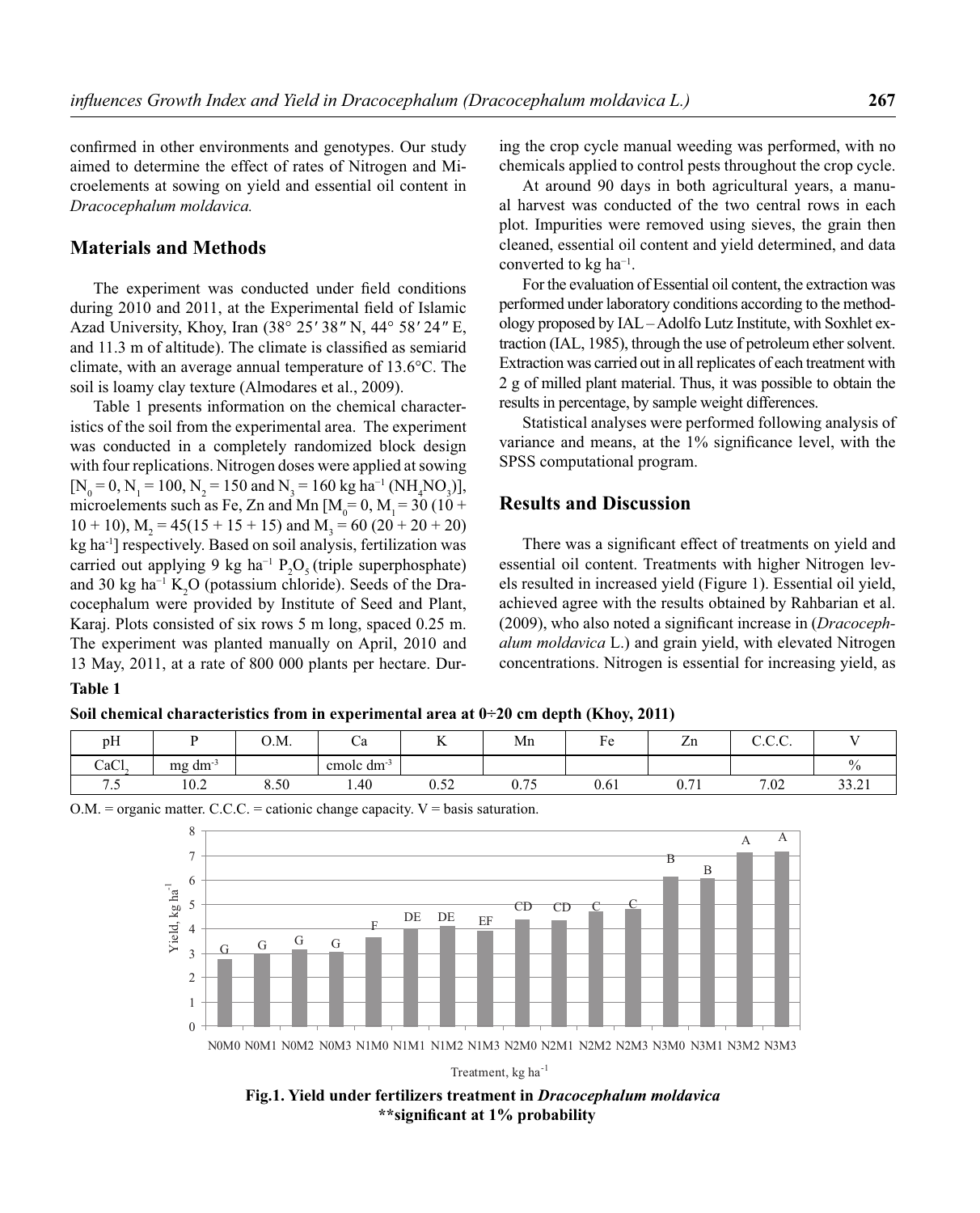part of the production of Protein (Almodares et al., 2009). In 2011, the yield increased from 289.73 kg ha<sup>-1</sup> without fertilization to 1224.98 kg ha<sup>-1</sup> when 100 kg ha<sup>-1</sup> of NH<sub>4</sub>NO<sub>3</sub> was provided.

In this condition the yield values obtained were below the vegetable specie production capacity, according Rahbarian et al. (2009) it is about 1500 kg ha−1, due the occurrence of freezing temperatures limited plant growth. According to Rahbarian et al*.* (2009), increased essential oil yields are achieved only with Nitrogen supply in quantities compatible with crop demands, thus excessive  $NH<sub>4</sub>NO<sub>3</sub>$  applications are required, since no other nutrient limits production. This explains the high essential oil yields from higher  $NH<sub>4</sub>NO<sub>3</sub>$ rates applied, as occurred in studies conducted by Aziz et al. (2012) and Rahbarian et al. (2009), where the authors observed average yields around 1500 kg ha−1 in *Dracocephalum* plants. It becomes evident that Nitrogen fertilization is responsible for higher yield essential oil, as is confirmed by several studies performed with other species and environmental conditions, as described by Galambosi et al. (2002) in Finland. For oil production, there was significant effect due to  $NH<sub>4</sub>NO<sub>3</sub>$  and microelements rates (Figure 2).

According to Almodares et al. (2009), Nitrogen is connected with protein synthesis, production of oils and fats, forming structures such as nucleic acid that are present in various parts of the cell. In studies with Aziz et al. (2012) and Marotti et al. (1993) find a significant difference between Nitrogen rates applied in relation to essential oil content and increase leaf yield per plant. Values observed for essential oil production were within the potential oil production of *Deracocephalum,* which according Safikhani et al. (2007), ranges from 35 to 60%, suggesting similar values to the ones obtained in this work, and agreeing with Almodares et al. (2009), who found a range in essential oil content from 35 to 45%. Higher Nitrogen and microelements rates may not act directly on oil content (%) in leaves, but does result in higher grain yield and consequently higher essential oil production per hectare, as shown in Figure 3. Increased Nitrogen and



Treatment, kg ha<sup>-1</sup>

**Fig. 2. Leaf weight (g)** *Dracocephalum moldavica* **under fertilizers treatment** 



**Fig. 3. Essential oil yield (kg ha−1) under fertilizers treatment on** *Dracocephalum moldavica*